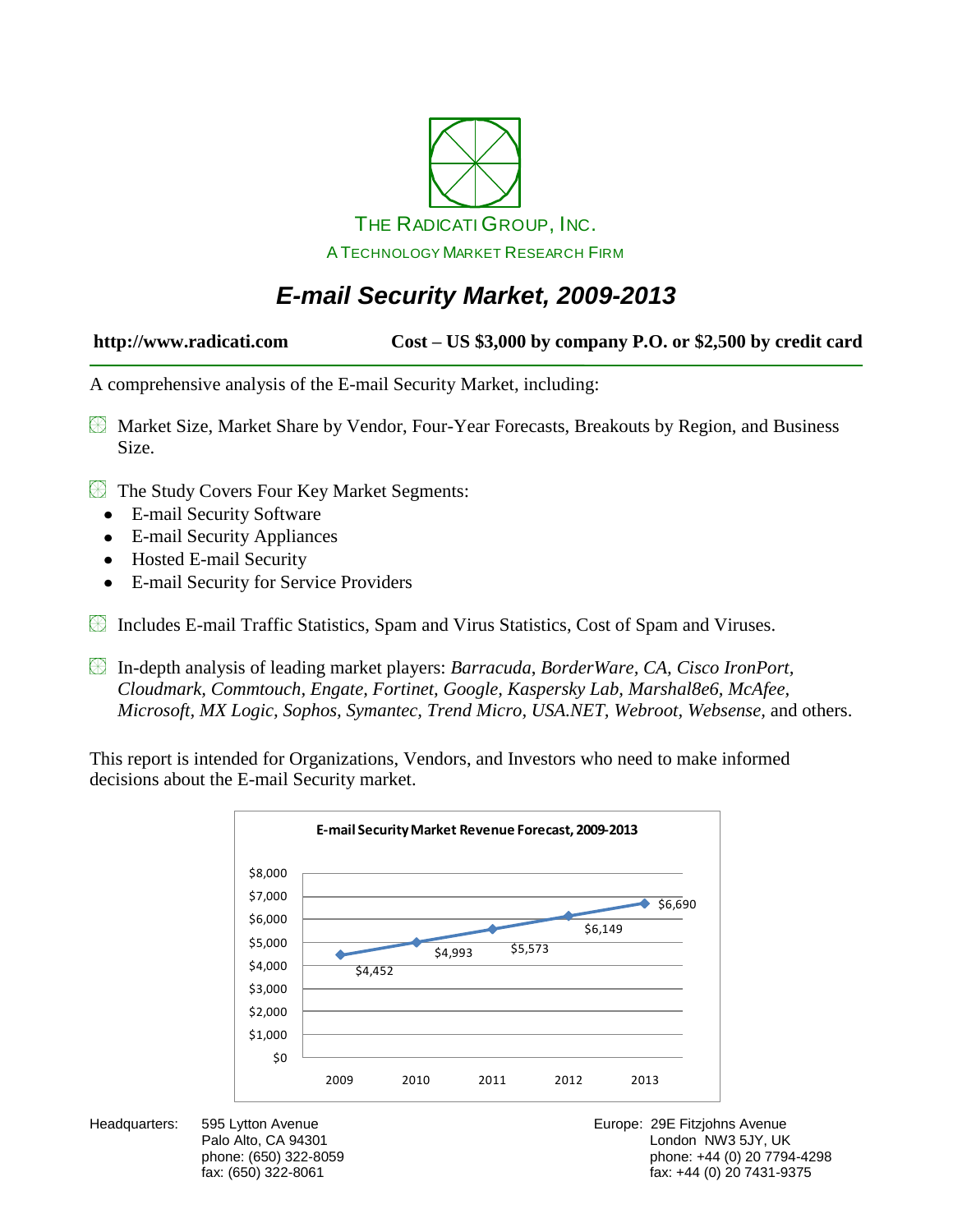#### **About The Radicati Group, Inc.**

The Radicati Group covers all aspects of email security, email archiving, regulatory compliance, wireless technologies, web services, identity management, instant messaging, unified communications, VoIP, and more. The company provides both quantitative and qualitative information, including detailed market size, installed base and forecast information on a worldwide basis, as well as detailed country breakouts.

 $\sim$ 

The Radicati Group works with corporate organizations to assist them in selecting the right products and technologies to support their business needs, as well as with vendors to define the best strategic direction for their products. We also work with investment firms on a worldwide basis to help them identify and assess new investment opportunities.

The Radicati Group, Inc. is headquartered in Palo Alto, CA, with a Hong Kong Office, European office in London, UK and an Australian office in Melbourne.

| E-mail Security Market, 2009-2013                                                                                 | Name                                                 |
|-------------------------------------------------------------------------------------------------------------------|------------------------------------------------------|
| Cost (circle one): P.O \$3,000<br>Credit Card \$2,500                                                             | Company                                              |
| International Orders: Payment must be in US dollars, drawn on a US bank<br>and must include bank routing numbers. | Address                                              |
| <b>Payment Method: □ Payment Enclosed</b>                                                                         | Please indicate street address - NO P.O. BOX please! |
| $\Box$ Please send invoice, P.O.#:                                                                                | City, State, Zip                                     |
| □ VISA □ MasterCard □ Amex                                                                                        | Country                                              |
| Card Number:<br>Exp. Date:                                                                                        | Phone<br>Fax                                         |
| Signature                                                                                                         | Email                                                |

**VF** 

### **PLEASE SEE THE FOLLOWING PAGES FOR THE REPORT'S FULL TABLE OF CONTENTS.**

**ORDER FORM** *To order, please fill out the following form and return it to The Radicati Group at the address or fax shown on the front.*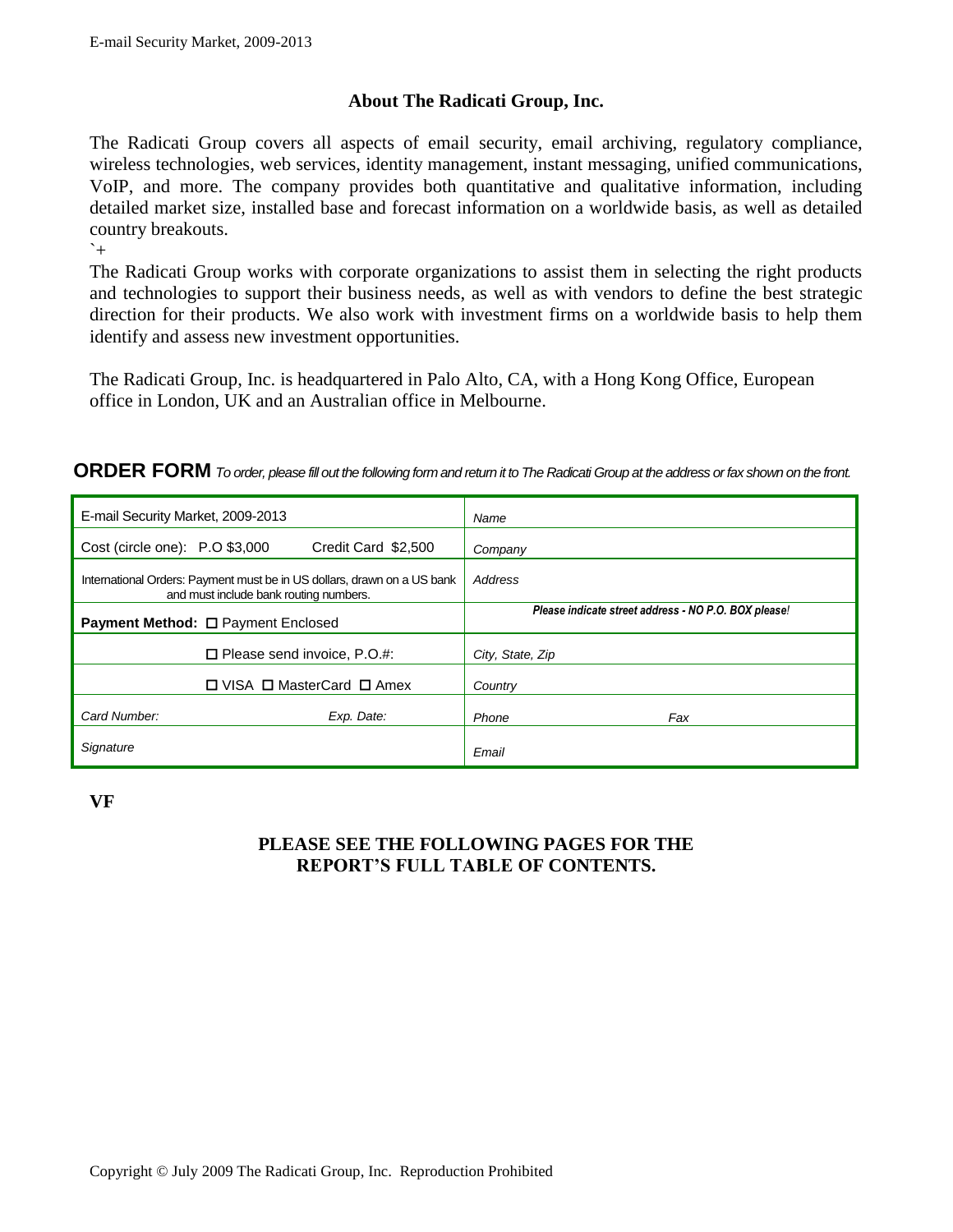### **TABLE OF CONTENTS**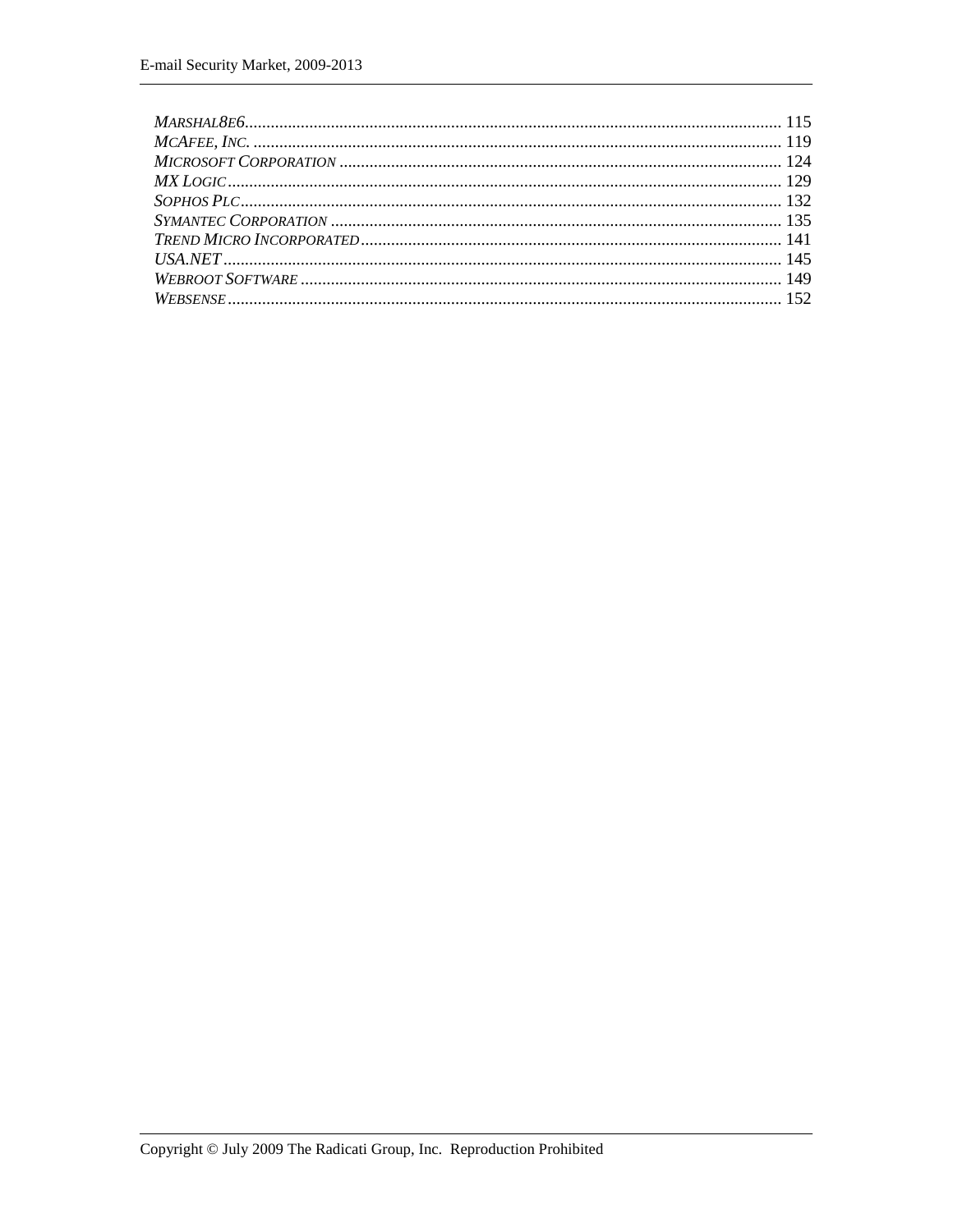# **LIST OF FIGURES**

| FIGURE 1: AVERAGE NUMBER OF E-MAIL MESSAGES SENT/RECEIVED/USER/DAY, 2009-2013 20         |  |
|------------------------------------------------------------------------------------------|--|
| FIGURE 2: PERCENTAGE OF SPAM MESSAGES DELIVERED TO CORPORATE USER MAILBOXES, 2009-201323 |  |
|                                                                                          |  |
|                                                                                          |  |
|                                                                                          |  |
|                                                                                          |  |
|                                                                                          |  |
|                                                                                          |  |
|                                                                                          |  |
|                                                                                          |  |
|                                                                                          |  |
|                                                                                          |  |
|                                                                                          |  |
|                                                                                          |  |
|                                                                                          |  |
|                                                                                          |  |
|                                                                                          |  |
|                                                                                          |  |
| FIGURE 19: E-MAIL SECURITY FOR SERVICE PROVIDERS INSTALLED BASE MARKET SHARE, 2009 65    |  |
| FIGURE 20: E-MAIL SECURITY FOR SERVICE PROVIDERS REVENUE MARKET SHARE, 2009 65           |  |
| FIGURE 21: E-MAIL SECURITY FOR SERVICE PROVIDERS REVENUE FORECAST, 2009-2013             |  |